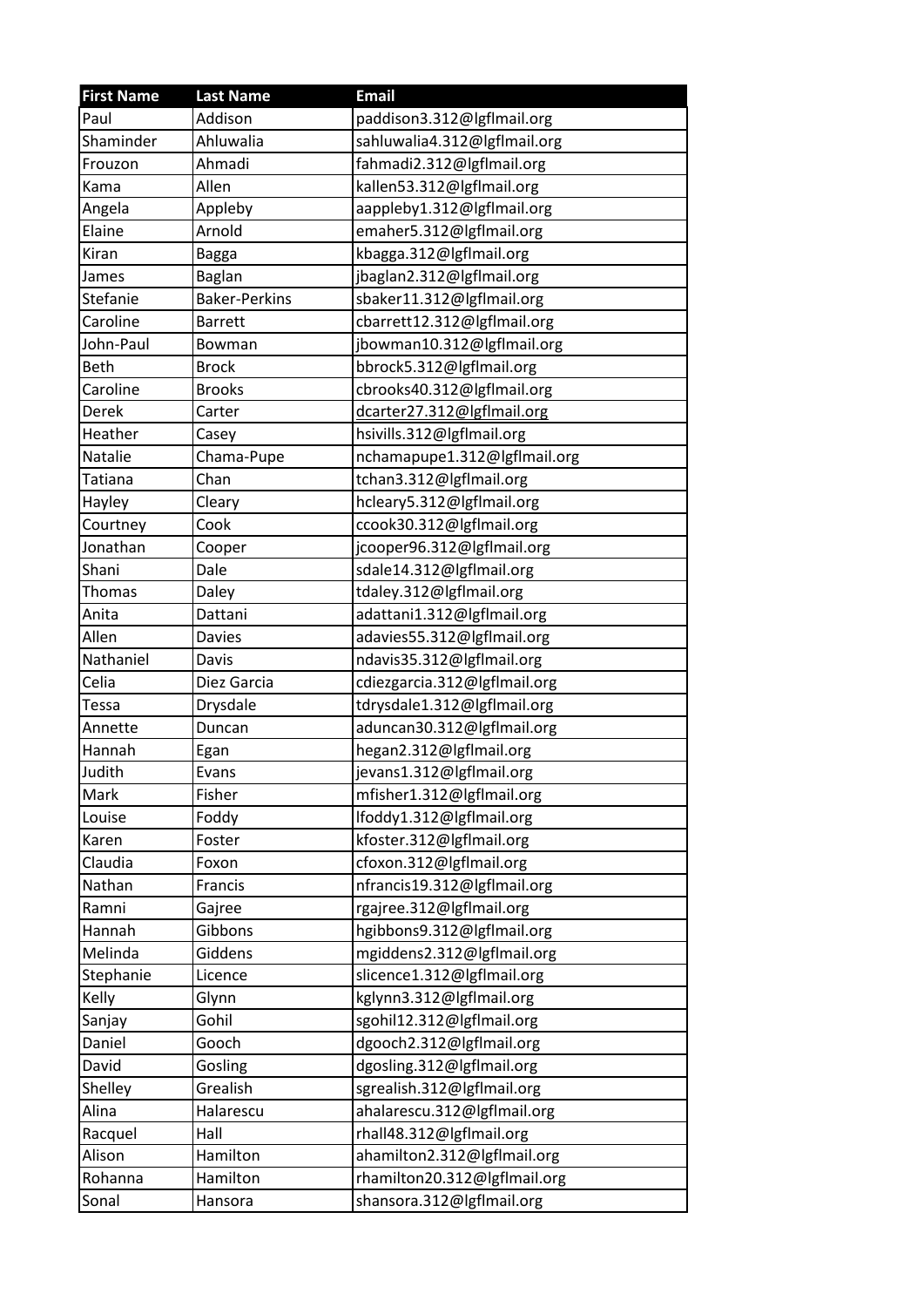| Ryan           | <b>Harding</b>     | rharding3.312@lgflmail.org      |
|----------------|--------------------|---------------------------------|
| Rob            | Hayden             | rhayden1.312@lgflmail.org       |
| Michelle       | Hitchman           | mhitchman.312@lgflmail.org      |
| Avra           | Houston            | ahouston.312@lgflmail.org       |
| Daniel         | Jackson            | djackson58.312@lgflmail.org     |
| Michael        | Jackson            | mjackson62.312@lgflmail.org     |
| Robert         | Jones              | rjones.312@lgflmail.org         |
| Judit          | Judge              | jjudge2.312@lgflmail.org        |
| Sophie         | Kennedy Martin     | smartin85.312@lgflmail.org      |
| Samuel         | Kidd               | skidd5.312@lgflmail.org         |
| Kerry          | Klein              | kklein.312@lgflmail.org         |
| Shaun          | Knowles            | sknowles.312@lgflmail.org       |
| Kamal          | Kohli              | kkohli.312@lgflmail.org         |
| Amin           | Ladha              | aladha.312@lgflmail.org         |
| Irene          | Lewis              | ilewis11.312@lgflmail.org       |
| Shani          | Perera             | sperera9.312@lgflmail.org       |
| Alexander      | Lound              | alound.312@lgflmail.org         |
| Alexander      | Maclean            | amaclean1.312@lgflmail.org      |
| <b>Brendan</b> | Mahoney            | bmahoney4.312@lgflmail.org      |
| Shailly        | Malik              | smalik137.312@lgflmail.org      |
| Sravani        | Manda              | smanda6.312@lgflmail.org        |
| Giuseppa       | Marcangelo         | jmarcangelo.312@lgflmail.org    |
| Julie          | Martin             | jmartin127.312@lgflmail.org     |
| Samuel         | Matton             | smatton.312@lgflmail.org        |
| Rachel         | McAvilley          | rmcavilley.312@lgflmail.org     |
| George         | McCloghry          | gmccloghry.312@lgflmail.org     |
| Conner         | McConnell          | cmcconnell3.312@lgflmail.org    |
| Warren         | McCreeth           | wmccreeth.312@lgflmail.org      |
| <b>Stuart</b>  | McTiernan          | smctiernan.312@lgflmail.org     |
| Sarah          | Mead               | smead.312@lgflmail.org          |
| Edward         | Mendelblat         | emendelblat1.312@lgflmail.org   |
| Zarinna        | Mensah-Coker       | zmensahcoker1.312@lgflmail.org  |
| Elizabeth      | Mepham             | emepham.312@lgflmail.org        |
| Ayesha         | Mighty             | anazmin1.312@lgflmail.org       |
| Louise         | Morris             | Imorris2.312@lgflmail.org       |
| <b>Nargis</b>  | Nasir              | nnaqshbandi2.312@lgflmail.org   |
| Alice          | Noad               | anoad.312@lgflmail.org          |
| Isabelle       | Norguet            | inorguet.312@lgflmail.org       |
| Anthony        | O'Shea             | aoshea18.312@lgflmail.org       |
| Ruxandra       | Padurariu          | rpadurariu3.312@lgflmail.org    |
| Sandeep        | Palmer             | spalmer52.312@lgflmail.org      |
| Elena          | Pasca              | epasca3.312@lgflmail.org        |
| Dipali         | Patel              | dpatel93.312@lgflmail.org       |
| Minesh         | Patel              | mpatel162.312@lgflmail.org      |
| Anita          | Pearson            | apearson13.312@lgflmail.org     |
| Julie          | Pearson            | jpearson37.312@lgflmail.org     |
| Madeleine      | Pennell            | mpennell.312@lgflmail.org       |
| Sarai          | Penney             | spenney.312@lgflmail.org        |
| Gurpreet       | Phull              | gphull4.312@lgflmail.org        |
| Pellegrina     | Pignone De Bartolo | ppignonedebart.312@lgflmail.org |